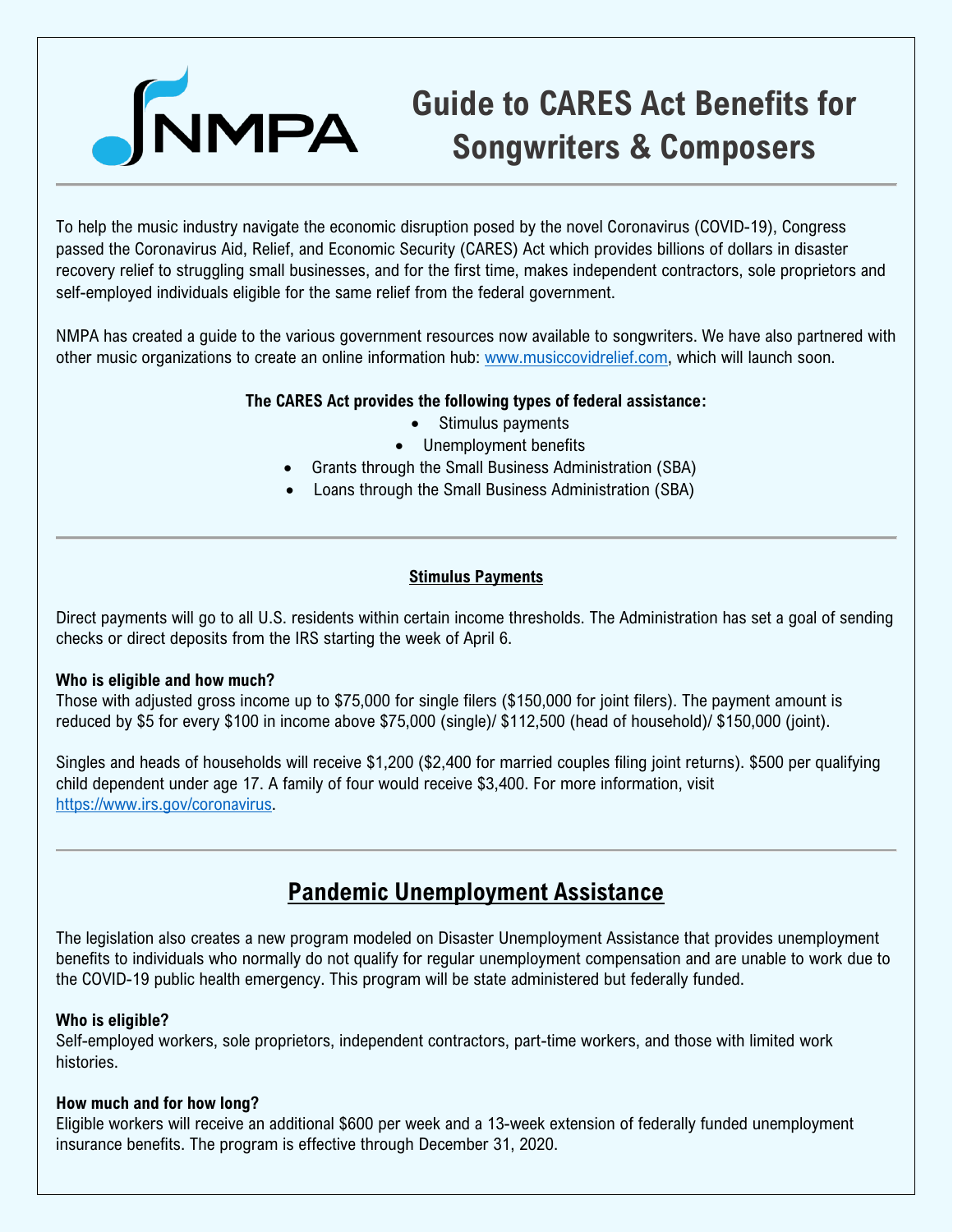# **How do I apply?**

Since unemployment benefits are state administered, visit your state government's website for details on how to apply for unemployment during a disaster.

# **SBA Emergency Economic Injury Grants**

The CARES Act creates a \$10 billion fund for immediate disaster grants, leveraging SBA's Office of Disaster Assistance infrastructure, to provide quick, much needed capital. It requires the SBA to disburse within three days of verifying the business' or individual's eligibility.

# **Who is eligible?**

Individuals who operate as independent contractors, a sole proprietorship (with or without employees) or are selfemployed, along with traditional small businesses. You must have been operational since January 31, 2020.

# **How much can I receive and what are the allowable uses?**

You can receive an emergency advance of up to \$10,000 to cover immediate payroll, mortgage, rent, debts and other operating expenses while waiting for additional relief to be processed, i.e., low interest, no fee, government backed loans. This advance does not need to be repaid.

# **How long are these grants available for?**

The grants are backdated to January 31, 2020 to allow those who have already applied to be eligible to receive a grant and are available until **December 31, 2020**.

### **Are grant recipients eligible for other SBA programs?**

Yes, you remain eligible for the paycheck protection program, a new loan created by this legislation, disaster loans, and regular SBA-back loans.

### **How do I apply?**

You first apply for an [SBA Economic Injury Disaster Loan \(EIDL\)](https://www.sba.gov/disaster/apply-for-disaster-loan/index.html) and then request an advance.

# **SBA Economic Injury Disaster Loans (EIDL)**

The CARES Act makes available low interest loans (3.75% or lower) of up to \$2 million, with principal and interest deferment at SBA's discretion for up to 4 years. These loans can be used to pay expenses that would have been paid had the disaster not occurred, including payroll and other operating expenses, such as debts, rent and mortgage payments.

### **Who is eligible?**

Individuals who operate as independent contractors, a sole proprietorship (with or without employees) or are selfemployed, along with traditional small businesses. You must have been operational since January 31, 2020.

### **How long are these loans available for?**

The loans are backdated to January 31, 2020 to allow those who have already applied for EIDLs to be eligible to receive a loan and are available until **December 31, 2020.**

### **Do these loans have to be paid back?**

Yes, but terms are favorable and flexible.